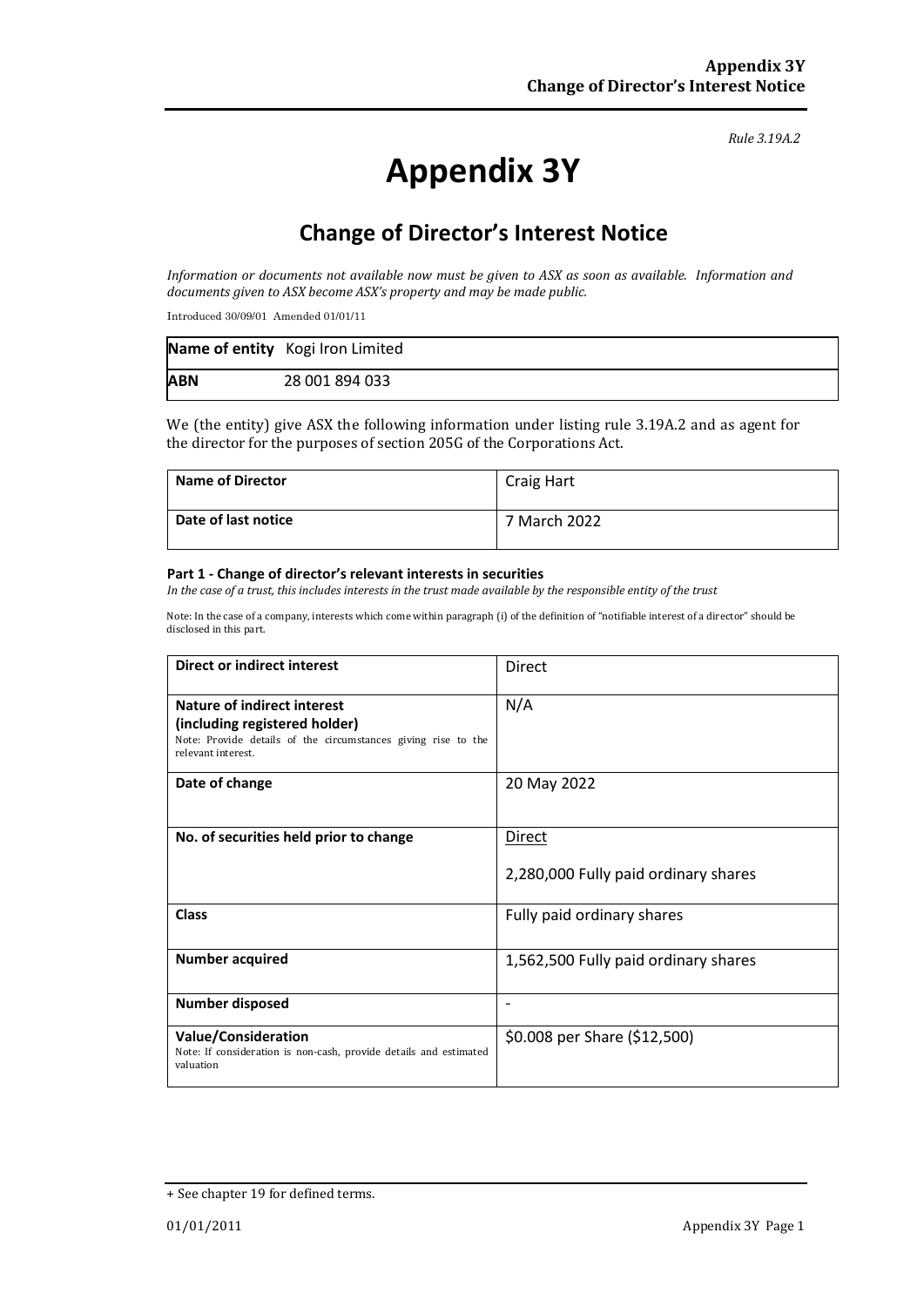| No. of securities held after change                                                                                                                                        | Direct                                   |
|----------------------------------------------------------------------------------------------------------------------------------------------------------------------------|------------------------------------------|
|                                                                                                                                                                            | 3,842,500 Fully Paid Ordinary Shares     |
| Nature of change<br>Example: on-market trade, off-market trade, exercise of options,<br>issue of securities under dividend reinvestment plan, participation<br>in buy-back | Participation in the Share Purchase Plan |

### **Part 2 – Change of director's interests in contracts**

Note: In the case of a company, interests which come within paragraph (ii) of the definition of "notifiable interest of a director" should be disclosed in this part.

| <b>Detail of contract</b>                                                                                                                                                   | N/A |
|-----------------------------------------------------------------------------------------------------------------------------------------------------------------------------|-----|
| <b>Nature of interest</b>                                                                                                                                                   | N/A |
| Name of registered holder<br>(if issued securities)                                                                                                                         | N/A |
| Date of change                                                                                                                                                              | N/A |
| No. and class of securities to which interest<br>related prior to change<br>Note: Details are only required for a contract in relation to which the<br>interest has changed | N/A |
| Interest acquired                                                                                                                                                           | N/A |
| Interest disposed                                                                                                                                                           | N/A |
| <b>Value/Consideration</b><br>Note: If consideration is non-cash, provide details and an estimated<br>valuation                                                             | N/A |
| Interest after change                                                                                                                                                       | N/A |

## Part 3 – <sup>+</sup>Closed period

| Were the interests in the securities or<br>contracts detailed above traded during a<br><sup>+</sup> closed period where prior written clearance<br>was required? | No. |
|------------------------------------------------------------------------------------------------------------------------------------------------------------------|-----|
| If so, was prior written clearance provided to<br>allow the trade to proceed during this<br>period?                                                              | N/A |
| If prior written clearance was provided, on<br>what date was this provided?                                                                                      | N/A |

<sup>+</sup> See chapter 19 for defined terms.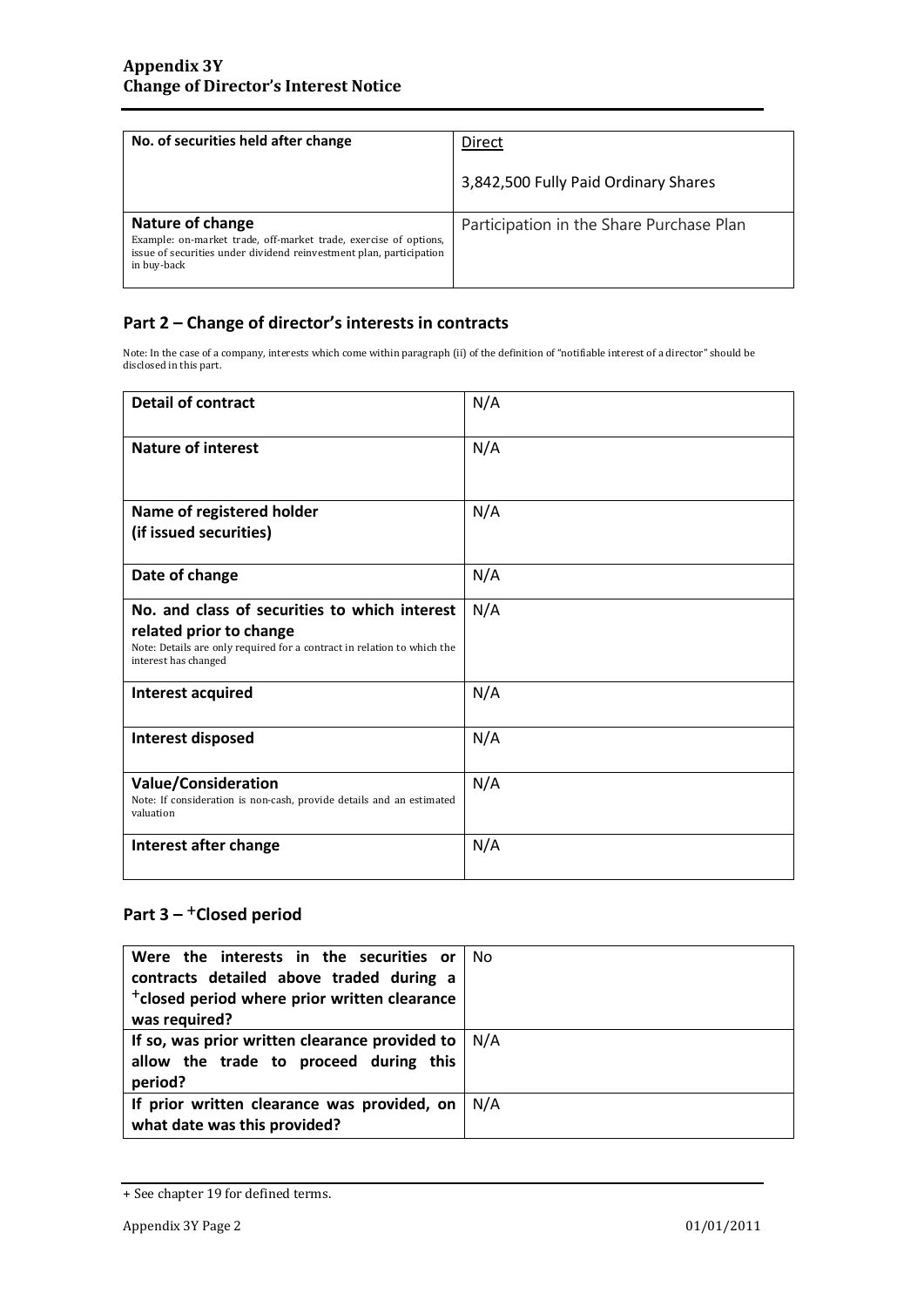*Rule 3.19A.2*

# **Appendix 3Y**

## **Change of Director's Interest Notice**

*Information or documents not available now must be given to ASX as soon as available. Information and documents given to ASX become ASX's property and may be made public.* 

Introduced 30/09/01 Amended 01/01/11

|            | Name of entity Kogi Iron Limited |
|------------|----------------------------------|
| <b>ABN</b> | 28 001 894 033                   |

We (the entity) give ASX the following information under listing rule 3.19A.2 and as agent for the director for the purposes of section 205G of the Corporations Act.

| <b>Name of Director</b> | <b>Richard Little</b> |
|-------------------------|-----------------------|
| Date of last notice     | 7 March 2022          |

#### **Part 1 - Change of director's relevant interests in securities**

*In the case of a trust, this includes interests in the trust made available by the responsible entity of the trust* 

Note: In the case of a company, interests which come within paragraph (i) of the definition of "notifiable interest of a director" should be disclosed in this part.

| Direct or indirect interest                                                                                                                         | <b>Direct</b>                                         |
|-----------------------------------------------------------------------------------------------------------------------------------------------------|-------------------------------------------------------|
| Nature of indirect interest<br>(Including registered holder)<br>Note: Provide details of the circumstances giving rise to the<br>relevant interest. | N/A                                                   |
| Date of change                                                                                                                                      | 20 May 2022                                           |
| No. of securities held prior to change                                                                                                              | <b>Direct</b><br>2,000,000 Fully paid ordinary shares |
| <b>Class</b>                                                                                                                                        | Fully paid ordinary shares                            |
| <b>Number acquired</b>                                                                                                                              | 3,750,000 Fully paid ordinary shares                  |
| <b>Number disposed</b>                                                                                                                              |                                                       |
| <b>Value/Consideration</b><br>Note: If consideration is non-cash, provide details and estimated<br>valuation                                        | \$0.008 per Share (\$30,000)                          |

<sup>+</sup> See chapter 19 for defined terms.